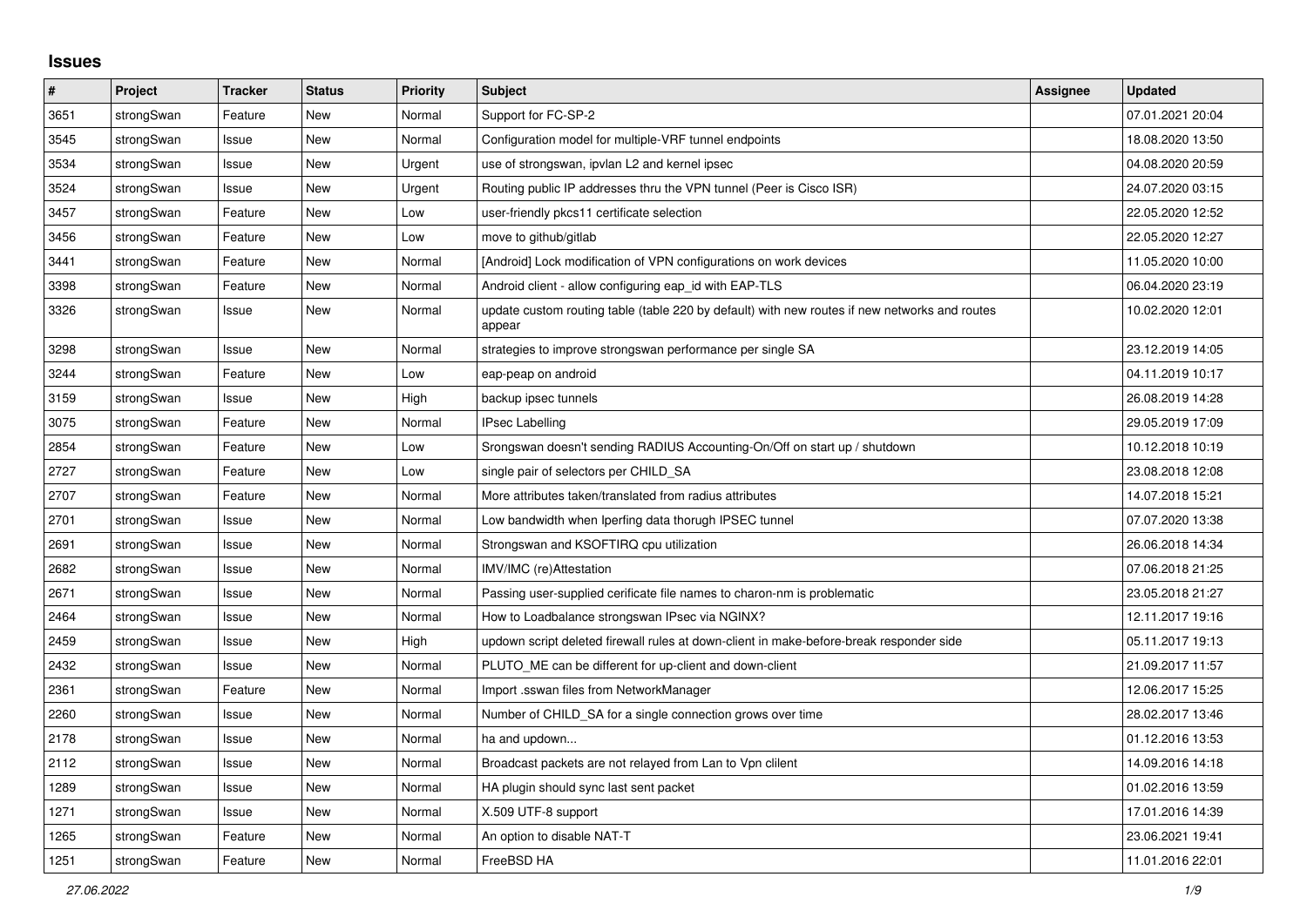| #    | Project    | <b>Tracker</b> | <b>Status</b> | <b>Priority</b> | <b>Subject</b>                                                                                            | <b>Assignee</b> | <b>Updated</b>   |
|------|------------|----------------|---------------|-----------------|-----------------------------------------------------------------------------------------------------------|-----------------|------------------|
| 1207 | strongSwan | Feature        | New           | Normal          | Add more than 2 hosts support to HA plugin and make it configurable                                       |                 | 08.12.2015 05:05 |
| 1165 | strongSwan | Issue          | <b>New</b>    | Normal          | StrongSwan Virtual Ip problem                                                                             | Martin Willi    | 19.10.2015 23:59 |
| 1081 | strongSwan | Feature        | New           | Normal          | Active/standby VPN Gateway Failover                                                                       |                 | 21.08.2015 22:01 |
| 1057 | strongSwan | Feature        | New           | Normal          | conn switching based on eap identity                                                                      |                 | 24.03.2020 10:14 |
| 994  | strongSwan | Bug            | <b>New</b>    | Urgent          | same rekey time for ike and child causes tunnel deletion for ikey1 in 5.2.2 version                       |                 | 12.06.2015 12:31 |
| 974  | strongSwan | Issue          | New           | Normal          | Charon crash on Mac OS with IPv6 Virtual IP                                                               |                 | 26.08.2021 21:07 |
| 973  | strongSwan | Issue          | New           | Normal          | IKEv2 dpd + auto=route + tunnel downtime cause additional CHILD_SAs                                       |                 | 29.05.2015 17:40 |
| 930  | strongSwan | Feature        | New           | Normal          | Option to have non-sequential v6 roadwarrior addresses                                                    |                 | 12.01.2016 16:36 |
| 927  | strongSwan | Feature        | New           | Normal          | Charon: Implement route events and add an consumer in updown plugin                                       |                 | 11.04.2015 12:02 |
| 926  | strongSwan | Issue          | <b>New</b>    | Normal          | HA: resync errors when a node is joining a cluster                                                        |                 | 10.04.2015 15:05 |
| 923  | strongSwan | Issue          | New           | Normal          | MOBIKE not working on HA cluster                                                                          |                 | 09.04.2015 09:46 |
| 777  | strongSwan | Issue          | New           | Normal          | column length in attributes table of strongswan database is too short                                     |                 | 25.11.2014 20:46 |
| 766  | strongSwan | Feature        | New           | Normal          | Make retransmit settings tunable by connection                                                            |                 | 14.11.2014 10:02 |
| 746  | strongSwan | Feature        | New           | Normal          | Different radius server(s) for accounting                                                                 |                 | 22.10.2014 12:23 |
| 730  | strongSwan | Issue          | <b>New</b>    | Normal          | NAT-NAT fallback                                                                                          |                 | 09.10.2014 12:40 |
| 725  | strongSwan | Issue          | New           | High            | Mediation connection get stuck if peer is not online                                                      |                 | 03.10.2014 12:02 |
| 702  | strongSwan | Issue          | New           | Normal          | ipsec route mode, Strongswan as responder may result collsion in INIT exchange. and ike                   |                 | 12.09.2014 16:34 |
| 697  | strongSwan | Issue          | <b>New</b>    | Normal          | HA: nodes fail to sync data because of UDP packet drops                                                   |                 | 09.09.2014 14:29 |
| 645  | strongSwan | Feature        | New           | Normal          | Support HeapAlloc() and friends in leak-detective                                                         |                 | 10.07.2014 15:12 |
| 644  | strongSwan | Feature        | New           | Normal          | Non-monolithic Windows build                                                                              |                 | 10.07.2014 15:12 |
| 643  | strongSwan | Feature        | New           | Normal          | CNG/Bcrypt native Windows crypto plugin                                                                   |                 | 10.07.2014 15:12 |
| 642  | strongSwan | Feature        | New           | Normal          | Windows Named Pipe stream and service                                                                     |                 | 10.07.2014 15:11 |
| 641  | strongSwan | Feature        | <b>New</b>    | Normal          | kernel-iph virtual IP support and IKE routing lookups ignoring IPsec routes                               |                 | 10.07.2014 15:11 |
| 640  | strongSwan | Feature        | New           | Normal          | Provide an init_once() abstraction layer                                                                  |                 | 10.07.2014 15:10 |
| 628  | strongSwan | Issue          | New           | Normal          | Windows Phone 8.1 - Certificate Pattern Matching                                                          |                 | 30.06.2014 14:06 |
| 619  | strongSwan | Issue          | New           | Normal          | pki --issue should have an --out option                                                                   |                 | 15.06.2014 00:26 |
| 541  | strongSwan | Issue          | New           | Normal          | List of servers in client config (Failover)                                                               |                 | 13.08.2014 15:10 |
| 522  | strongSwan | Issue          | New           | Normal          | Mac OS X native application won't update network interface for DNS lookups                                |                 | 08.07.2014 10:23 |
| 397  | strongSwan | Bug            | New           | High            | Receive TS UNACCEPTABLE errors                                                                            |                 | 31.05.2017 00:35 |
| 368  | strongSwan | Feature        | New           | Low             | Add support for UNITY DEF DOMAIN mode config and pass domain to resolve onf                               |                 | 27.07.2013 01:25 |
| 357  | strongSwan | Issue          | New           | Normal          | Lifetime in case of IKEv1                                                                                 |                 | 18.05.2015 10:40 |
| 312  | strongSwan | Feature        | New           | Normal          | Feature Request: Option to limit or disable sending of ADDITIONAL *_ ADDRESS list for MOBIKE<br>Responder |                 | 13.03.2013 19:19 |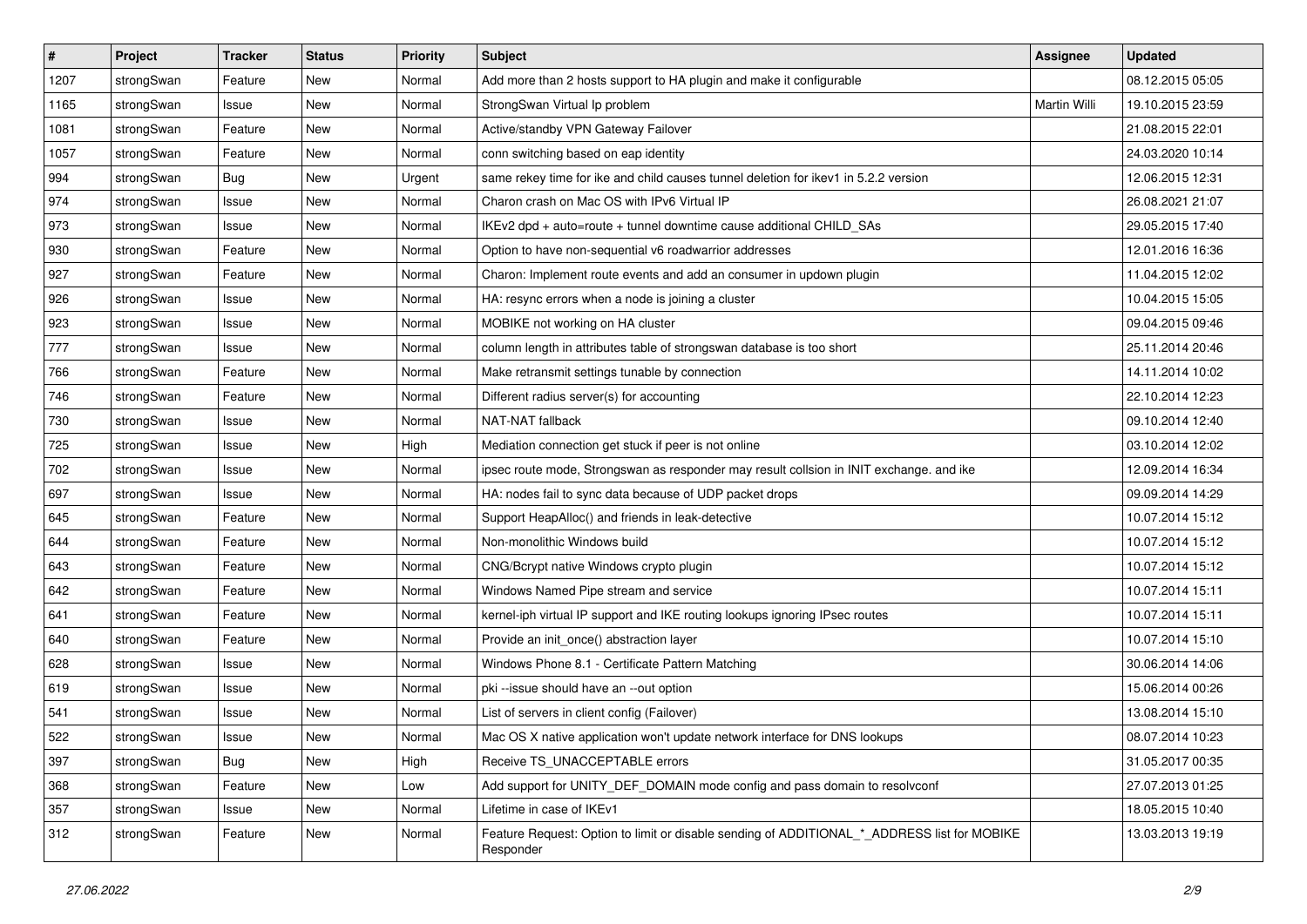| #    | Project    | <b>Tracker</b> | <b>Status</b> | Priority | <b>Subject</b>                                                                                                          | <b>Assignee</b>          | <b>Updated</b>   |
|------|------------|----------------|---------------|----------|-------------------------------------------------------------------------------------------------------------------------|--------------------------|------------------|
| 215  | strongSwan | Feature        | <b>New</b>    | Normal   | strongswan NetworkManager plugin: make the "normal" ipsec configuration usable                                          |                          | 12.08.2012 04:47 |
| 87   | strongSwan | Feature        | <b>New</b>    | Normal   | <b>IPsec Multicast Support</b>                                                                                          |                          | 19.12.2014 14:20 |
| 38   | strongSwan | Feature        | New           | Low      | OCSP in IKE payload, RFC4806                                                                                            |                          | 19.12.2014 14:20 |
| 2189 | strongSwan | Feature        | Assigned      | Normal   | Support RFC 8229: TCP Encapsulation of IKE and IPsec Packets                                                            | Tobias<br><b>Brunner</b> | 05.06.2020 19:48 |
| 193  | strongSwan | <b>Bug</b>     | Assigned      | High     | Race condition between acquire jobs and Mobike update while switching WLANs                                             | Tobias<br><b>Brunner</b> | 16.05.2012 12:18 |
| 173  | strongSwan | Feature        | Assigned      | Normal   | Support for IP address ranges in traffic selectors                                                                      | Tobias<br><b>Brunner</b> | 14.06.2012 11:31 |
| 129  | strongSwan | Feature        | Assigned      | Normal   | Relations between ike/child/peer_cfg                                                                                    | Martin Willi             | 06.02.2012 10:50 |
| 3692 | strongSwan | Issue          | Feedback      | Normal   | Failing IPsec Phase 2 connection between Centos 7 VPS and Cisco ASA5540                                                 |                          | 04.02.2021 16:29 |
| 3689 | strongSwan | Feature        | Feedback      | Normal   | Auto-connect on Wi-Fi network.                                                                                          |                          | 03.02.2021 16:32 |
| 3687 | strongSwan | Issue          | Feedback      | Normal   | Strongswan ipsec do not forward package to host                                                                         |                          | 02.02.2021 14:40 |
| 3686 | strongSwan | Issue          | Feedback      | Normal   | Site to clients IPsec and private IP                                                                                    |                          | 04.02.2021 11:11 |
| 3685 | strongSwan | Issue          | Feedback      | Normal   | giving up after 5 retransmits                                                                                           |                          | 03.02.2021 16:59 |
| 3683 | strongSwan | Issue          | Feedback      | Normal   | IKEV2 connection fail to rekey process                                                                                  |                          | 28.01.2021 13:25 |
| 3682 | strongSwan | Issue          | Feedback      | Normal   | Is there a way to mark special case traffic bypass the traffic selectors?                                               |                          | 03.02.2021 16:44 |
| 3680 | strongSwan | Issue          | Feedback      | Normal   | How to unload a paritcular certificate from strongswan.                                                                 | Tobias<br><b>Brunner</b> | 27.01.2021 09:28 |
| 3678 | strongSwan | Issue          | Feedback      | Normal   | IKE authentication credentials are unacceptable - Ubuntu Server - Windows 10 client                                     |                          | 19.01.2021 18:29 |
| 3673 | strongSwan | Issue          | Feedback      | Normal   | IKEv2/IPSec MSCHAPv2 fails on Android 11 (API 30).                                                                      | Tobias<br><b>Brunner</b> | 17.01.2021 07:25 |
| 3672 | strongSwan | Issue          | Feedback      | Normal   | ESP connection over IPv6                                                                                                |                          | 14.01.2021 17:04 |
| 3671 | strongSwan | Issue          | Feedback      | Normal   | Windows client failed with 13843 against Strongswan via SQL backend                                                     |                          | 13.01.2021 14:43 |
| 3670 | strongSwan | Issue          | Feedback      | Normal   | Can routing rules be changed without terminating and re-initiating the tunnel                                           |                          | 12.08.2021 14:29 |
| 3669 | strongSwan | Issue          | Feedback      | Normal   | Failed connection to IKE SA (Checkpoint Server)                                                                         |                          | 08.01.2021 17:58 |
| 3668 | strongSwan | Issue          | Feedback      | Normal   | Configuring the strongSwan Helm chart on openshift                                                                      | Tobias<br><b>Brunner</b> | 07.01.2021 16:33 |
| 3665 | strongSwan | Issue          | Feedback      | Normal   | When there is data flow, the VPN tunnel will not automatically connect                                                  | Tobias<br><b>Brunner</b> | 05.01.2021 16:26 |
| 3663 | strongSwan | Issue          | Feedback      | Normal   | Multiple ways to end up with duplicate / redundant child SA entries                                                     |                          | 06.01.2021 16:15 |
| 3662 | strongSwan | Issue          | Feedback      | Normal   | unamed session                                                                                                          |                          | 04.01.2021 11:32 |
| 3654 | strongSwan | Issue          | Feedback      | Normal   | The L2tp/ipsec tunnel interface will not be delete when the connect abnormal interrupt.                                 |                          | 08.12.2020 12:24 |
| 3653 | strongSwan | Feature        | Feedback      | Normal   | Is there any possibility to pass any non-standard parameters for tunnels (ike or child sa) for use by<br>custom plugin? |                          | 08.12.2020 11:03 |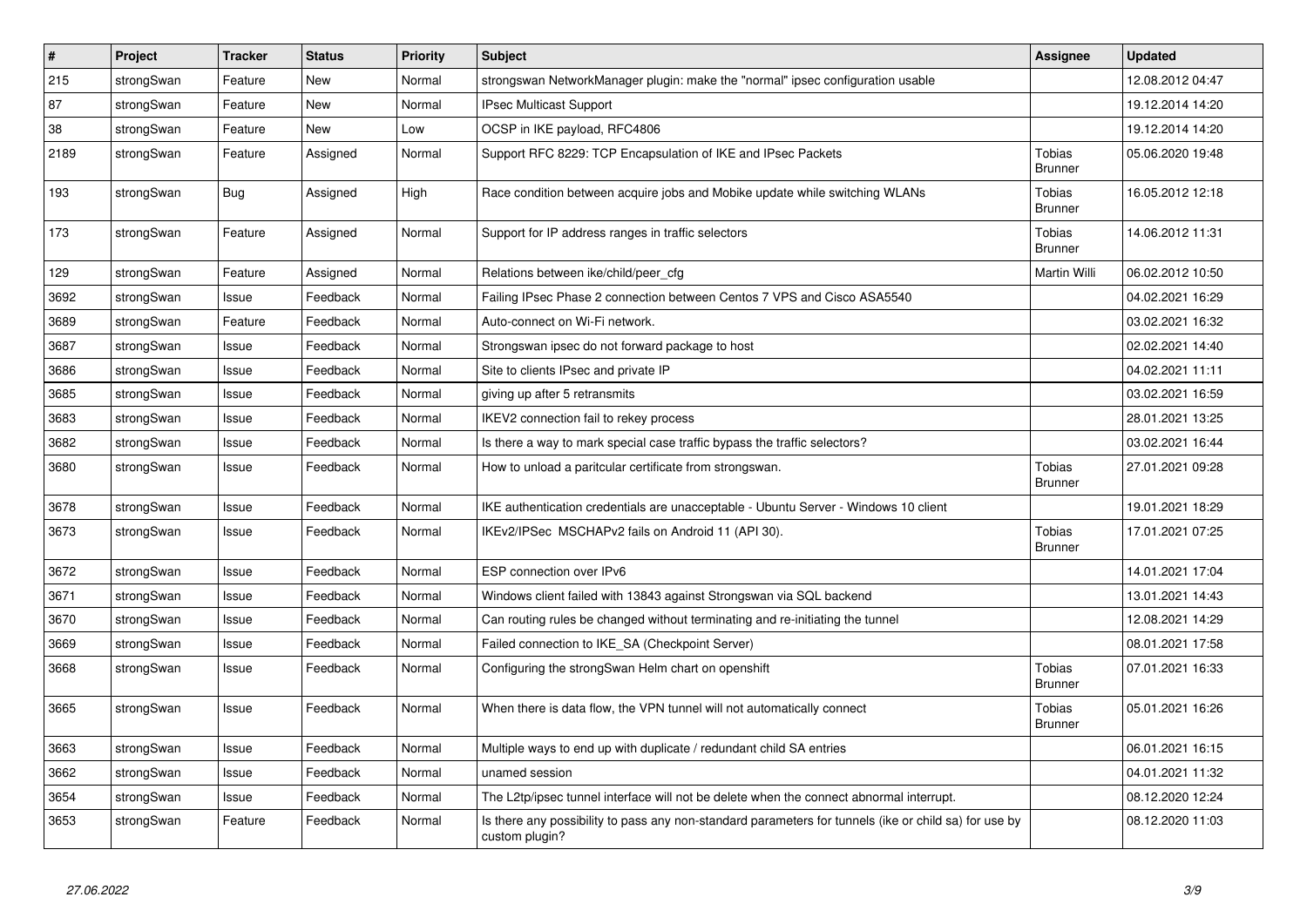| $\pmb{\#}$ | Project    | <b>Tracker</b> | <b>Status</b> | <b>Priority</b> | <b>Subject</b>                                                                                                                      | Assignee                        | <b>Updated</b>   |
|------------|------------|----------------|---------------|-----------------|-------------------------------------------------------------------------------------------------------------------------------------|---------------------------------|------------------|
| 3652       | strongSwan | Issue          | Feedback      | Normal          | In strongswan ipsec.conf, how to set the "ike" parameters so that it can support all hash Algorithm<br>and DH group server support? |                                 | 08.12.2020 12:35 |
| 3650       | strongSwan | Issue          | Feedback      | Normal          | HA behaves very strange                                                                                                             |                                 | 04.12.2020 08:53 |
| 3647       | strongSwan | Issue          | Feedback      | Normal          | Is it possible to receive INTERNAL_IP4_SUBNET attributes in updown scripts                                                          |                                 | 02.12.2020 17:06 |
| 3643       | strongSwan | Issue          | Feedback      | Normal          | Strongswan and FRR NHRP                                                                                                             |                                 | 01.12.2020 10:55 |
| 3642       | strongSwan | Issue          | Feedback      | Normal          | How to distinguish encapsulated packets from different interfaces                                                                   |                                 | 30.11.2020 09:38 |
| 3640       | strongSwan | Issue          | Feedback      | Normal          | Problem surfing via VPN form Android APK on a sepcific Mobile Operator                                                              |                                 | 26.11.2020 11:43 |
| 3636       | strongSwan | Issue          | Feedback      | Normal          | Tor behind VPN                                                                                                                      | Tobias<br><b>Brunner</b>        | 23.11.2020 14:09 |
| 3630       | strongSwan | Issue          | Feedback      | Normal          | The certificate is loaded but not used.                                                                                             |                                 | 18.11.2020 10:29 |
| 3629       | strongSwan | Issue          | Feedback      | Normal          | IPSec enc only on specific dport/proto                                                                                              |                                 | 16.11.2020 10:04 |
| 3628       | strongSwan | Issue          | Feedback      | Normal          | Constant `retransmit` while establishing CHILD_SA                                                                                   |                                 | 16.11.2020 10:14 |
| 3626       | strongSwan | Issue          | Feedback      | Low             | "Always On VPN" not available in Fire TV 4k                                                                                         | Tobias<br><b>Brunner</b>        | 11.11.2020 12:41 |
| 3625       | strongSwan | Issue          | Feedback      | Normal          | Always on VPN when the client is on the same LAN as the VPN server                                                                  |                                 | 10.11.2020 18:45 |
| 3620       | strongSwan | Issue          | Feedback      | Normal          | L2TP/IPSEC ipsec.conf setting                                                                                                       | Tobias<br><b>Brunner</b>        | 12.11.2020 10:14 |
| 3618       | strongSwan | Issue          | Feedback      | Normal          | Use side-band to configure strongswan's                                                                                             |                                 | 09.11.2020 10:38 |
| 3617       | strongSwan | Issue          | Feedback      | Normal          | full-offload swanctl.conf                                                                                                           |                                 | 03.11.2020 17:24 |
| 3616       | strongSwan | Issue          | Feedback      | Normal          | With Strongswan 5.7.2, unique=never not allowing multiple clients to establish tunnels with same<br>identity                        |                                 | 05.11.2020 12:32 |
| 3614       | strongSwan | Issue          | Feedback      | Normal          | Certificate renewal for about to expire certificates                                                                                |                                 | 30.10.2020 13:30 |
| 3613       | strongSwan | Issue          | Feedback      | Low             | Load-test jobs scheduled after tunnels are terminated                                                                               |                                 | 28.10.2020 12:06 |
| 3611       | strongSwan | Issue          | Feedback      | Normal          | Unable to Send Traffic Using NAT on EC2 Instance                                                                                    |                                 | 27.10.2020 16:35 |
| 3610       | strongSwan | Issue          | Feedback      | Normal          | farp plugin conflicts with DHCP service                                                                                             |                                 | 26.10.2020 18:06 |
| 3609       | strongSwan | Issue          | Feedback      | Normal          | Potential DNS server IP address conflicts                                                                                           |                                 | 26.10.2020 11:12 |
| 3607       | strongSwan | Issue          | Feedback      | Normal          | statusall option reports transport established two or three times per IP at start-up                                                |                                 | 27.10.2020 16:48 |
| 3606       | strongSwan | Issue          | Feedback      | Normal          | Using ipsec tunnel from "foreign" subnet                                                                                            | <b>Noel Kuntze</b>              | 26.10.2020 12:23 |
| 3604       | strongSwan | Issue          | Feedback      | Normal          | Email Notification on down status                                                                                                   |                                 | 21.10.2020 10:54 |
| 3603       | strongSwan | Issue          | Feedback      | Normal          | dns issue in config mode                                                                                                            |                                 | 20.10.2020 11:50 |
| 3598       | strongSwan | Issue          | Feedback      | Normal          | swanctl on Windows: Support aborting execution                                                                                      |                                 | 19.10.2020 15:01 |
| 3597       | strongSwan | Issue          | Feedback      | Normal          | IPSec Client on CentOS 8 - Can't connect using ShrewSoft VPN config file                                                            |                                 | 21.10.2020 16:38 |
| 3596       | strongSwan | Issue          | Feedback      | Normal          | no issuer certificate found for                                                                                                     |                                 | 21.10.2020 03:27 |
| 3594       | strongSwan | Issue          | Feedback      | Normal          | How to see the traffic at ESP in UDP SPIs and forwarding rule                                                                       | <b>Tobias</b><br><b>Brunner</b> | 15.10.2020 13:57 |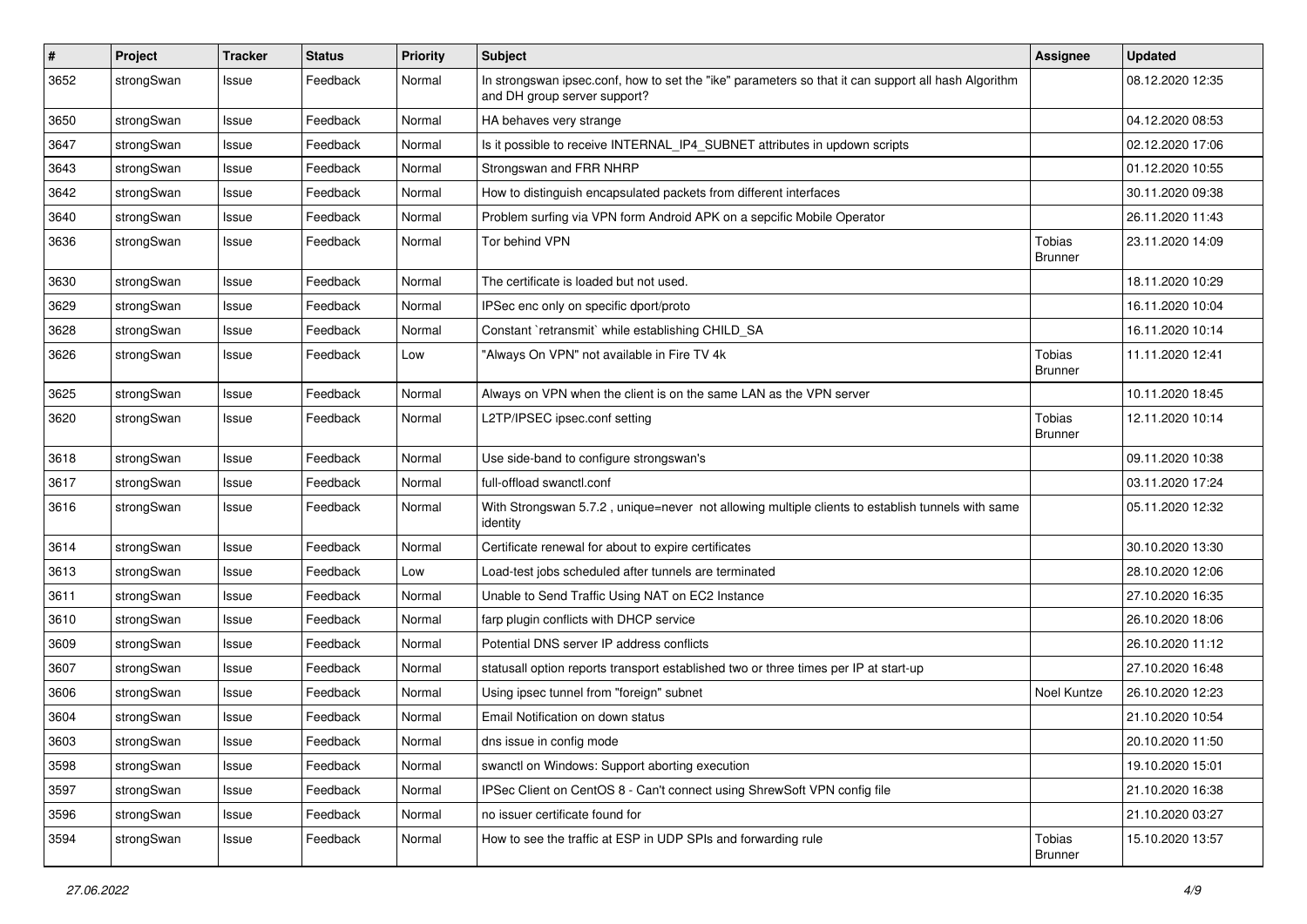| $\pmb{\#}$ | Project    | <b>Tracker</b> | <b>Status</b> | <b>Priority</b> | <b>Subject</b>                                                                              | <b>Assignee</b>          | <b>Updated</b>   |
|------------|------------|----------------|---------------|-----------------|---------------------------------------------------------------------------------------------|--------------------------|------------------|
| 3593       | strongSwan | Issue          | Feedback      | Normal          | Need variable tracking make_before_break state into updown scripts                          |                          | 13.10.2020 09:59 |
| 3592       | strongSwan | Issue          | Feedback      | Normal          | Tunnel reported as established but log show "found encrypted payload, but no transform set" |                          | 20.10.2020 10:37 |
| 3588       | strongSwan | Issue          | Feedback      | Normal          | VPN setup over 4G                                                                           |                          | 08.10.2020 14:13 |
| 3584       | strongSwan | Issue          | Feedback      | Normal          | Separate ipsec.conf file per conn and separate ipsec.secrets file per conn                  | Tobias<br><b>Brunner</b> | 30.09.2020 17:06 |
| 3580       | strongSwan | Issue          | Feedback      | Normal          | encapsulation and packets not routing into tunnel problems                                  |                          | 02.10.2020 10:03 |
| 3578       | strongSwan | Issue          | Feedback      | Normal          | ipsec connection to FortiClient VPN                                                         |                          | 28.09.2020 15:08 |
| 3577       | strongSwan | Issue          | Feedback      | Normal          | StrongSwan Connection adding and deleting over network.                                     |                          | 28.09.2020 15:13 |
| 3576       | strongSwan | Issue          | Feedback      | Normal          | strongswan on openwrt virtual ip inside ipsec tunnel                                        |                          | 25.09.2020 17:01 |
| 3575       | strongSwan | Issue          | Feedback      | Normal          | Tunnel of IPv6 Over IPv4 not accespting Jumbo Packets                                       |                          | 23.09.2020 16:44 |
| 3573       | strongSwan | Issue          | Feedback      | Normal          | ike2 and transit traffic                                                                    |                          | 05.10.2020 10:55 |
| 3568       | strongSwan | Issue          | Feedback      | Normal          | vpn connection is unstable                                                                  |                          | 23.09.2020 16:28 |
| 3566       | strongSwan | Issue          | Feedback      | Normal          | Number of simultaneous connections limited to 1000 in a cluster                             |                          | 18.09.2020 09:46 |
| 3565       | strongSwan | Issue          | Feedback      | Normal          | Filtering out logs or plugin in to do so                                                    |                          | 16.09.2020 11:45 |
| 3564       | strongSwan | Issue          | Feedback      | Normal          | Out of order packets are generated if strong swan is running on multiple cores              |                          | 16.09.2020 10:01 |
| 3561       | strongSwan | Issue          | Feedback      | Normal          | Azure P2S VPN Linux connection error                                                        |                          | 15.09.2020 12:22 |
| 3560       | strongSwan | Issue          | Feedback      | Normal          | PSK tunnel working - Cert fails with fragmention errors                                     | Tobias<br><b>Brunner</b> | 11.09.2020 14:15 |
| 3558       | strongSwan | Issue          | Feedback      | Normal          | deleting half open IKE_SA with x.x.x.x after timeout with iOS device                        |                          | 05.09.2020 21:23 |
| 3552       | strongSwan | Issue          | Feedback      | Normal          | Internet disconnects after once VPN is established                                          |                          | 30.08.2020 05:35 |
| 3537       | strongSwan | Issue          | Feedback      | Normal          | IPv6 Packets are not transferred from server to client through IPSec using RPC protocol     |                          | 01.09.2020 12:50 |
| 3536       | strongSwan | Issue          | Feedback      | Normal          | When Create multiple tunnels restart ipsec service will establish fail.                     |                          | 03.09.2020 13:58 |
| 3516       | strongSwan | Issue          | Feedback      | Normal          | Close IKE_SA after expiry without rekey/reauth                                              |                          | 20.07.2020 19:32 |
| 3500       | strongSwan | Issue          | Feedback      | Normal          | swanctl --list-cert not listing all certs                                                   |                          | 29.06.2020 15:25 |
| 3499       | strongSwan | Issue          | Feedback      | Normal          | ISAKMP Signature hash algorithm / EAP-TLS Authentification                                  |                          | 30.06.2020 10:40 |
| 3498       | strongSwan | Issue          | Feedback      | Normal          | FreeBSD + dhcp+farp plugin                                                                  |                          | 22.01.2021 10:44 |
| 3496       | strongSwan | Issue          | Feedback      | Normal          | Route-based VPN - transport mode                                                            |                          | 11.02.2021 09:55 |
| 3490       | strongSwan | Issue          | Feedback      | Normal          | Selecting incorrect auth mode for IKEv1                                                     |                          | 21.07.2020 21:26 |
| 3442       | strongSwan | Issue          | Feedback      | Normal          | Apply policy based on network interface in transport mode                                   |                          | 13.05.2020 10:53 |
| 3422       | strongSwan | Feature        | Feedback      | Normal          | Allow multiple local.id to be specified in a single connection?                             |                          | 23.04.2020 13:19 |
| 3403       | strongSwan | Issue          | Feedback      | Normal          | IKEv2 natd false detection                                                                  |                          | 09.04.2020 14:19 |
| 3400       | strongSwan | Issue          | Feedback      | Normal          | Windows 10 IKEv2 rekeying fails                                                             |                          | 16.04.2020 17:08 |
| 3392       | strongSwan | Issue          | Feedback      | Normal          | mark=%unique and no Internet-connection with VPN                                            |                          | 31.07.2020 15:26 |
| 3389       | strongSwan | Issue          | Feedback      | Normal          | Child SAs not getting created after rekeying                                                |                          | 30.03.2020 15:45 |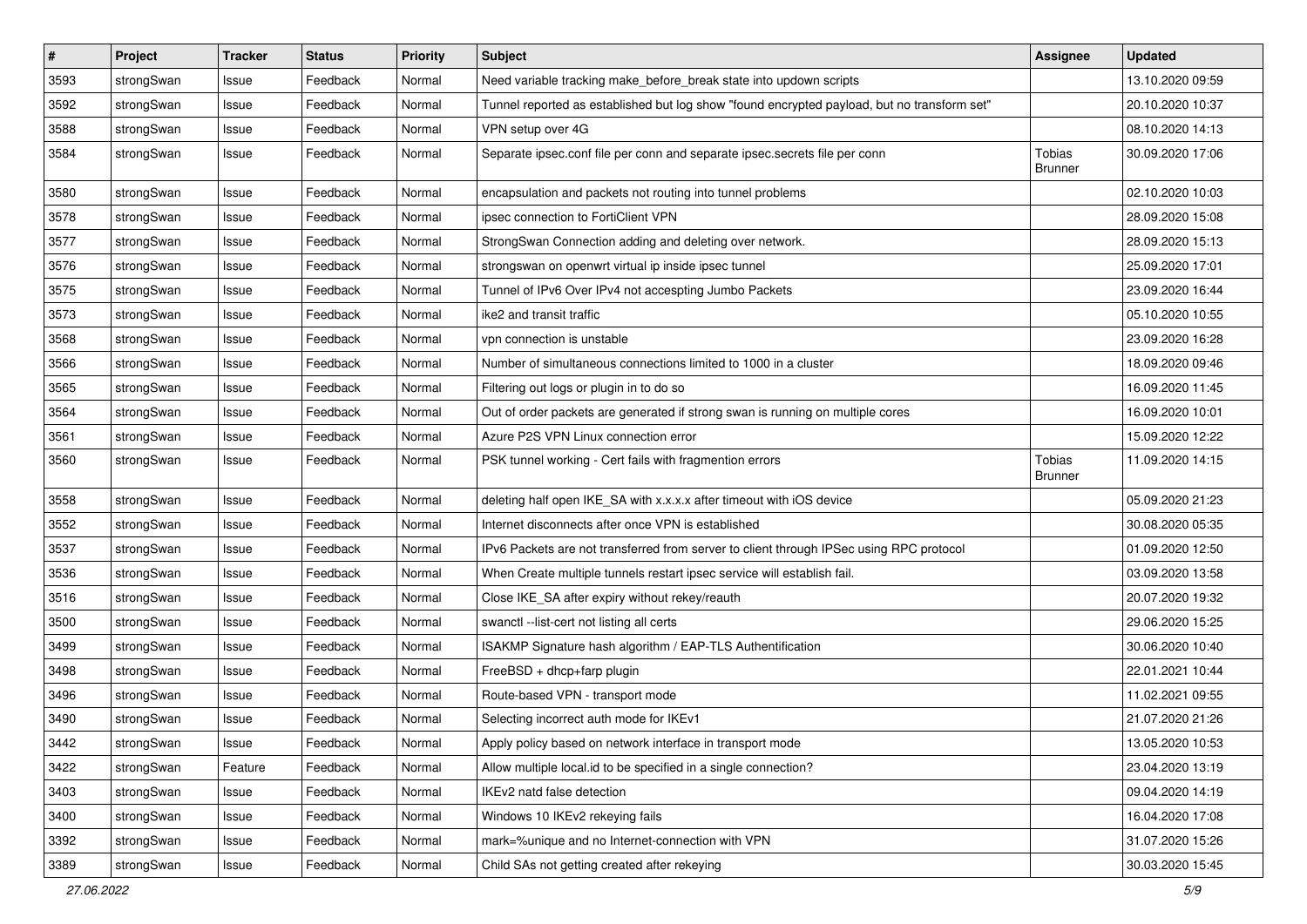| $\pmb{\#}$ | Project    | <b>Tracker</b> | <b>Status</b> | <b>Priority</b> | <b>Subject</b>                                                                                              | <b>Assignee</b>          | <b>Updated</b>   |
|------------|------------|----------------|---------------|-----------------|-------------------------------------------------------------------------------------------------------------|--------------------------|------------------|
| 3377       | strongSwan | Issue          | Feedback      | Normal          | Interface ID not configured during HA synchronization                                                       |                          | 18.03.2020 10:15 |
| 3366       | strongSwan | Issue          | Feedback      | Normal          | Uninstall "any" trap policy if start_action=trap with virtual IPs is used                                   |                          | 13.03.2020 14:57 |
| 3342       | strongSwan | Issue          | Feedback      | Normal          | Certain fields in Storngswan on Firestick4K are not editable                                                |                          | 20.02.2020 09:36 |
| 3341       | strongSwan | <b>Bug</b>     | Feedback      | Normal          | Application Icon missing on firestick 4K                                                                    | Tobias<br><b>Brunner</b> | 20.02.2020 09:31 |
| 3307       | strongSwan | Issue          | Feedback      | Normal          | Probable non compliance with RFC 7296 wrt traffic selector narrowing?                                       |                          | 14.01.2020 16:19 |
| 3304       | strongSwan | Issue          | Feedback      | Normal          | Found unsupported critical X.509 extension: X509v3 Name Constraints                                         |                          | 13.01.2020 14:50 |
| 3291       | strongSwan | Issue          | Feedback      | Normal          | IPSec IKEv2 Client to VPN service 2                                                                         | Tobias<br><b>Brunner</b> | 16.08.2020 12:58 |
| 3285       | strongSwan | <b>Bug</b>     | Feedback      | Normal          | Virtual IPs on FreeBSD cannot set IPv6 addresses                                                            |                          | 02.11.2021 11:04 |
| 3282       | strongSwan | Issue          | Feedback      | Normal          | Android VPN client keeps retrying in airplane mode                                                          |                          | 29.11.2019 16:06 |
| 3276       | strongSwan | Feature        | Feedback      | Low             | N1_MODE_CAPABILITY                                                                                          |                          | 21.11.2019 16:49 |
| 3268       | strongSwan | Issue          | Feedback      | Normal          | Traffic disruption -- policy-based VPN to AWS VPN service                                                   |                          | 15.11.2019 16:53 |
| 3254       | strongSwan | Issue          | Feedback      | Normal          | Log level in android level                                                                                  |                          | 08.11.2019 08:36 |
| 3162       | strongSwan | Feature        | Feedback      | Normal          | Strongswan Android support for default DNS suffixes (UNITY_DEF_DOMAIN flag)                                 |                          | 29.08.2019 10:29 |
| 3154       | strongSwan | Issue          | Feedback      | Normal          | signature validation failed only with sha2                                                                  |                          | 20.08.2019 11:51 |
| 3151       | strongSwan | Issue          | Feedback      | Normal          | Forecast stops forwarding multicast                                                                         |                          | 26.08.2019 14:06 |
| 3135       | strongSwan | Feature        | Feedback      | Normal          | Android client - settings for connection re-try                                                             |                          | 12.08.2019 16:32 |
| 3122       | strongSwan | Issue          | Feedback      | Normal          | Strongswan software iterupts                                                                                |                          | 18.07.2019 02:27 |
| 3104       | strongSwan | Feature        | Feedback      | Normal          | EAP-RADIUS: binding address feature for routers with multiple interfaces connected to LAN.                  |                          | 17.06.2021 02:26 |
| 3097       | strongSwan | Issue          | Feedback      | Normal          | charon restart behaviour                                                                                    |                          | 24.06.2019 16:09 |
| 3072       | strongSwan | Issue          | Feedback      | Normal          | Windows 10: setting WFP SA SPI fails with error 0x80320014                                                  |                          | 29.05.2019 14:34 |
| 3041       | strongSwan | Issue          | Feedback      | Low             | fail2ban or equivalent                                                                                      |                          | 06.05.2019 09:07 |
| 2972       | strongSwan | Feature        | Feedback      | Normal          | how to add X509v3 Key Usage: Key Encipherment                                                               |                          | 13.03.2019 13:59 |
| 2966       | strongSwan | Issue          | Feedback      | Normal          | Problems with large amount of subnets in leftsubnet configuration                                           |                          | 02.04.2019 10:35 |
| 2964       | strongSwan | Issue          | Feedback      | Normal          | Route to IKE Gateway Fails to Update Under Particular Configuration                                         |                          | 13.03.2019 10:38 |
| 2958       | strongSwan | Issue          | Feedback      | Normal          | Trap policies with unspecified remote IP covering multiple specific ports constantly produce new<br>IKE_SAs |                          | 11.03.2019 15:03 |
| 2870       | strongSwan | Issue          | Feedback      | Normal          | DNS resolution outside of tunnel if DNS server is in remote TS                                              |                          | 22.01.2019 11:06 |
| 2835       | strongSwan | Issue          | Feedback      | Normal          | Rekeyed SA can't be deleted in standby node                                                                 |                          | 19.12.2018 02:52 |
| 2823       | strongSwan | Feature        | Feedback      | Low             | Implementing VPN peer failover                                                                              |                          | 16.11.2018 10:25 |
| 2816       | strongSwan | Issue          | Feedback      | Normal          | order of DNS entries is reversed in /etc/resolv.conf                                                        |                          | 06.11.2018 10:41 |
| 2814       | strongSwan | Feature        | Feedback      | Normal          | Force Keepalive Packets if There is no NAT                                                                  |                          | 29.10.2018 15:47 |
| 2793       | strongSwan | Feature        | Feedback      | Normal          | Remote identity with certificate                                                                            |                          | 15.10.2018 10:20 |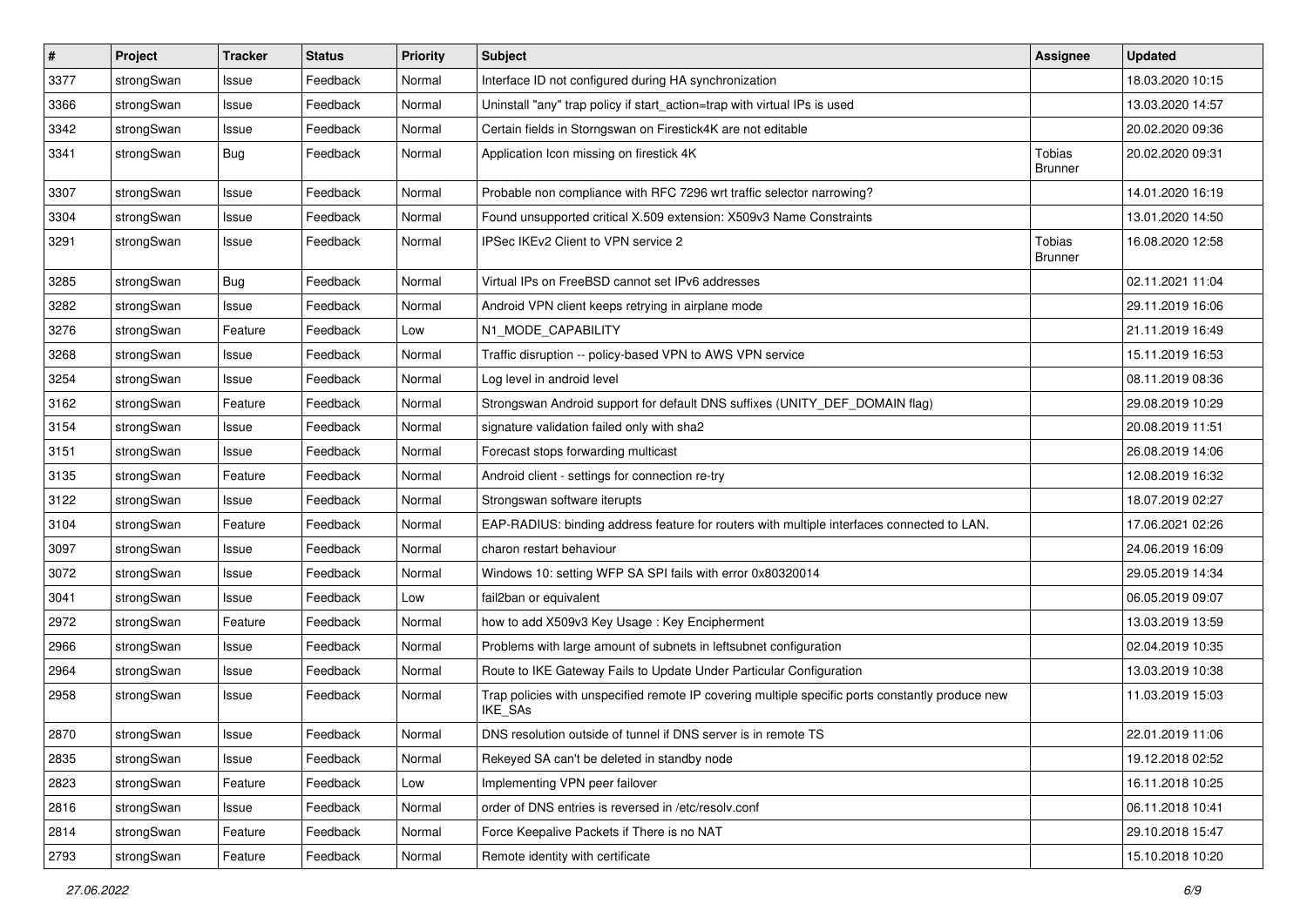| $\pmb{\#}$ | Project    | <b>Tracker</b> | <b>Status</b> | <b>Priority</b> | Subject                                                                                                                                                 | <b>Assignee</b>          | <b>Updated</b>   |
|------------|------------|----------------|---------------|-----------------|---------------------------------------------------------------------------------------------------------------------------------------------------------|--------------------------|------------------|
| 2750       | strongSwan | Issue          | Feedback      | Normal          | setting WFP SA SPI failed: 0x80320035                                                                                                                   |                          | 27.05.2019 11:59 |
| 2729       | strongSwan | Feature        | Feedback      | Normal          | Does Swanctl provide the same option as Ipsec with the rightID using a %?                                                                               |                          | 20.09.2018 17:37 |
| 2726       | strongSwan | Issue          | Feedback      | Normal          | Strongswan selects wrong source IP                                                                                                                      |                          | 23.08.2018 13:38 |
| 2698       | strongSwan | Issue          | Feedback      | Low             | DSCP and kernel-libipsec                                                                                                                                |                          | 04.07.2018 15:01 |
| 2678       | strongSwan | Issue          | Feedback      | Normal          | Phase 1 issue                                                                                                                                           |                          | 07.06.2018 20:06 |
| 2668       | strongSwan | Feature        | Feedback      | Normal          | UE shall include the DEVICE_IDENTITY Notify payload                                                                                                     |                          | 22.05.2018 13:48 |
| 2621       | strongSwan | Issue          | Feedback      | Normal          | Android: VPN connection stops working, strongSwan shows Connected                                                                                       |                          | 06.07.2018 13:06 |
| 2618       | strongSwan | Issue          | Feedback      | Normal          | Query regarding assignment of Tunnel IP                                                                                                                 |                          | 09.04.2018 10:57 |
| 2580       | strongSwan | Issue          | Feedback      | Normal          | [CFG] handling xx attribute failed in Android or Ubuntu, but works in macOS                                                                             |                          | 09.03.2018 17:49 |
| 2560       | strongSwan | Issue          | Feedback      | Normal          | Duplicate CA cert requests sent                                                                                                                         |                          | 28.02.2018 10:54 |
| 2495       | strongSwan | Feature        | Feedback      | Normal          | LibreSSL Plugin                                                                                                                                         |                          | 13.12.2017 09:29 |
| 2494       | strongSwan | Issue          | Feedback      | Normal          | Problems With 64bit Slot IDs With Pkcs11 Plugin                                                                                                         | Jordan Hrycaj            | 12.12.2017 16:03 |
| 2493       | strongSwan | Issue          | Feedback      | Normal          | Pkcs11 Plugin Returns w/Bogus Return Code                                                                                                               | Jordan Hrycaj            | 12.12.2017 15:58 |
| 2446       | strongSwan | Issue          | Feedback      | Normal          | Traffic loss during IKE reauth despite make-before-break enabled                                                                                        |                          | 27.11.2017 17:12 |
| 2411       | strongSwan | Issue          | Feedback      | Normal          | VPN server name resolution is done via overlay DNS server upon IKE disconnect                                                                           |                          | 22.08.2017 10:42 |
| 2409       | strongSwan | Feature        | Feedback      | Low             | Android client status details                                                                                                                           |                          | 18.08.2017 13:23 |
| 2400       | strongSwan | Issue          | Feedback      | Normal          | Is DPD supposed to detect dead tunnel, or dead IKE instance                                                                                             |                          | 11.01.2019 22:53 |
| 2394       | strongSwan | Issue          | Feedback      | Normal          | IP is not assigned after re-authentication                                                                                                              |                          | 04.08.2017 19:03 |
| 2392       | strongSwan | Feature        | Feedback      | Low             | enable eap-ttls in Android client                                                                                                                       | <b>Tobias</b><br>Brunner | 04.07.2018 19:48 |
| 2357       | strongSwan | Issue          | Feedback      | Normal          | How to initiate IPsec SA Transport Mode without IKE?                                                                                                    |                          | 18.01.2021 18:36 |
| 2319       | strongSwan | Issue          | Feedback      | Normal          | gives up trying to bring up connection after DNS SERVFAIL                                                                                               |                          | 08.05.2017 15:41 |
| 2307       | strongSwan | Feature        | Feedback      | Normal          | Permit installation of trap policy for CHILD_SA configurations with unset local_addrs                                                                   |                          | 26.04.2017 15:04 |
| 2273       | strongSwan | <b>Bug</b>     | Feedback      | Normal          | Unable to install strongswan client helper on OSX El Capitan                                                                                            |                          | 10.03.2017 15:34 |
| 2203       | strongSwan | Issue          | Feedback      | Normal          | Protecting symetric traffic using high availability in gateway to gateway setup (both active)                                                           |                          | 15.02.2017 14:20 |
| 2202       | strongSwan | Feature        | Feedback      | Normal          | Radius NAS IP to be specified                                                                                                                           |                          | 18.01.2017 17:58 |
| 2185       | strongSwan | Feature        | Feedback      | Normal          | INTERNAL_IP4_SUBNET Attribute Support in Android Client                                                                                                 |                          | 10.12.2016 01:14 |
| 2184       | strongSwan | Issue          | Feedback      | Normal          | configuration with multiple RSA keys                                                                                                                    |                          | 14.12.2016 13:09 |
| 2165       | strongSwan | Feature        | Feedback      | Normal          | missing LIBRESSL_VERSION_NUMBER support                                                                                                                 |                          | 03.11.2016 09:23 |
| 2160       | strongSwan | Issue          | Feedback      | Normal          | support for opportunistic encryption                                                                                                                    |                          | 06.05.2020 10:32 |
| 2110       | strongSwan | Issue          | Feedback      | Normal          | Remote Identity (IDr) in IKE AUTH Response is sent as hex-encoded binary value instead of text<br>when setting leftid to type KEY_ID (leftid=@#xxxxxxx) |                          | 13.09.2016 21:42 |
| 2095       | strongSwan | Feature        | Feedback      | Normal          | Support liveness check in Strongswan                                                                                                                    |                          | 31.05.2017 00:56 |
| 2077       | strongSwan | Issue          | Feedback      | Normal          | Grace period before reassigning offline IP lease                                                                                                        |                          | 06.10.2017 10:44 |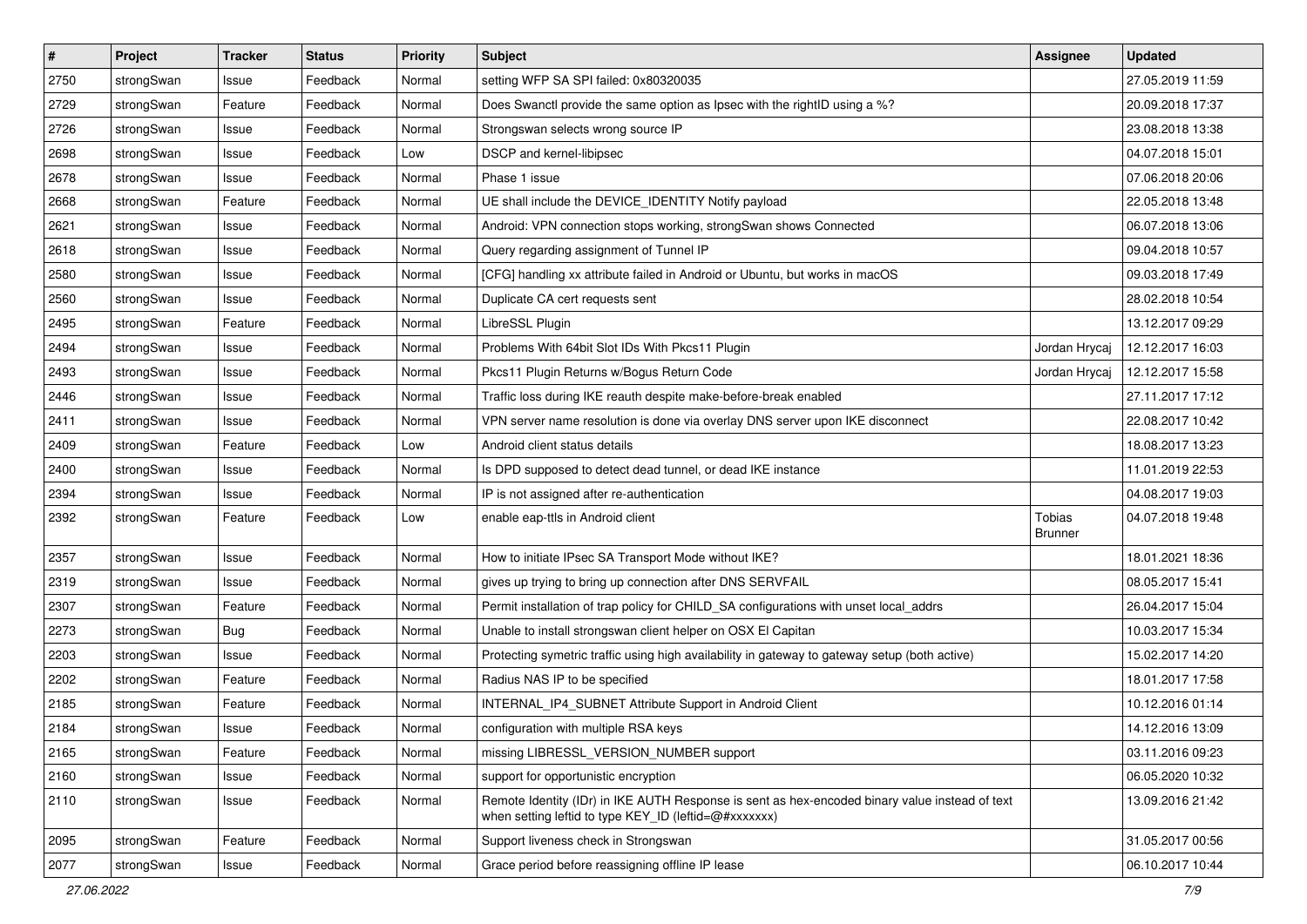| $\#$ | Project    | <b>Tracker</b> | <b>Status</b> | Priority | <b>Subject</b>                                                                                          | Assignee                        | <b>Updated</b>   |
|------|------------|----------------|---------------|----------|---------------------------------------------------------------------------------------------------------|---------------------------------|------------------|
| 1559 | strongSwan | Feature        | Feedback      | Normal   | Expose received XAUTH/EAP username/password prompts via VICI, send secrets via VICI on<br>prompt        |                                 | 09.05.2017 16:28 |
| 1506 | strongSwan | Feature        | Feedback      | Normal   | Enhance DoS protection to deny users that failed Authentication                                         |                                 | 17.06.2016 14:31 |
| 1482 | strongSwan | Feature        | Feedback      | Normal   | Allow changing init_limit_half_open etc. at runtime by reloading strongswan.conf                        |                                 | 26.05.2016 14:49 |
| 1456 | strongSwan | Issue          | Feedback      | Normal   | Missing Tunnel-Client-Endpoint & Tunnel-Server-Endpoint AVP in RADIUS Accounting Start/Stop<br>messages |                                 | 11.05.2016 11:54 |
| 1422 | strongSwan | Issue          | Feedback      | Normal   | IKEv1: IKE_SA reauth vs. CHILD_SA rekey race prevents IKE_SA reauthentication in time                   |                                 | 20.04.2016 15:06 |
| 1383 | strongSwan | Issue          | Feedback      | Normal   | How to limit the amount of the installed Child_SAs                                                      |                                 | 08.04.2016 11:20 |
| 1338 | strongSwan | Issue          | Feedback      | Normal   | problem with changing esp algorithm in strongswan                                                       |                                 | 10.03.2016 18:23 |
| 1334 | strongSwan | Issue          | Feedback      | Normal   | Version 5.3.5, duplicated tunnel aftr IKE SA rekeyed                                                    |                                 | 10.03.2016 11:06 |
| 1276 | strongSwan | Issue          | Feedback      | Normal   | Threading: ext-auth hook blocks any other connection attempt                                            |                                 | 27.01.2016 12:28 |
| 1253 | strongSwan | Feature        | Feedback      | Normal   | Strongswan doesn't support CA bundles                                                                   |                                 | 19.01.2016 11:23 |
| 1157 | strongSwan | Issue          | Feedback      | Normal   | Message ID overflow RFC 5996 2.2                                                                        |                                 | 12.10.2015 13:52 |
| 1082 | strongSwan | Feature        | Feedback      | Normal   | Framed-Route to set leftsubnet                                                                          |                                 | 07.10.2016 10:02 |
| 1079 | strongSwan | Feature        | Feedback      | Normal   | Future Plans for firwall configuration equivalent under FreeBSD                                         |                                 | 21.08.2015 15:58 |
| 1068 | strongSwan | Bug            | Feedback      | Normal   | strongswan 5.3.2 and IKEv1 in transport mode causes NO_PROPOSAL_CHOSEN error                            |                                 | 26.01.2018 13:30 |
| 1008 | strongSwan | Feature        | Feedback      | Normal   | FARP for IPv6                                                                                           |                                 | 14.12.2015 20:59 |
| 1000 | strongSwan | Feature        | Feedback      | Normal   | Raise ALERT_TS_MISMATCH in IKE V1                                                                       |                                 | 09.09.2015 12:47 |
| 960  | strongSwan | Feature        | Feedback      | Normal   | Raise ALERT_PROPOSAL_MISMATCH_IKE in IKE V1                                                             | Martin Willi                    | 30.08.2017 09:05 |
| 817  | strongSwan | Issue          | Feedback      | Normal   | <b>IKEv2 IPv6 Router Advertisement</b>                                                                  |                                 | 27.03.2020 17:14 |
| 693  | strongSwan | Feature        | Feedback      | Normal   | Time policy for roadwarrior                                                                             | Tobias<br><b>Brunner</b>        | 02.09.2014 11:06 |
| 552  | strongSwan | Issue          | Feedback      | Normal   | move pki tool to ipsecdir                                                                               | <b>Tobias</b><br><b>Brunner</b> | 14.04.2014 13:52 |
| 542  | strongSwan | Issue          | Feedback      | Normal   | Nesting tunnels                                                                                         | Andreas<br>Steffen              | 07.03.2014 09:22 |
| 482  | strongSwan | Issue          | Feedback      | Normal   | NAT-NAT connection                                                                                      | <b>Tobias</b><br><b>Brunner</b> | 09.10.2014 12:37 |
| 462  | strongSwan | Issue          | Feedback      | Normal   | strongswan android app can not use on android 4.4 OS                                                    | Tobias<br><b>Brunner</b>        | 06.01.2014 13:07 |
| 456  | strongSwan | <b>Bug</b>     | Feedback      | Normal   | StrongSwan client for OS X crashes                                                                      | Martin Willi                    | 21.03.2014 12:16 |
| 420  | strongSwan | Feature        | Feedback      | Normal   | Add more of the verbs that were supported by pluto to the updown plugin                                 | Tobias<br><b>Brunner</b>        | 11.10.2013 07:56 |
| 406  | strongSwan | Feature        | Feedback      | Low      | TNC: Speeding up the Attestation process                                                                | Andreas<br>Steffen              | 10.09.2013 14:00 |